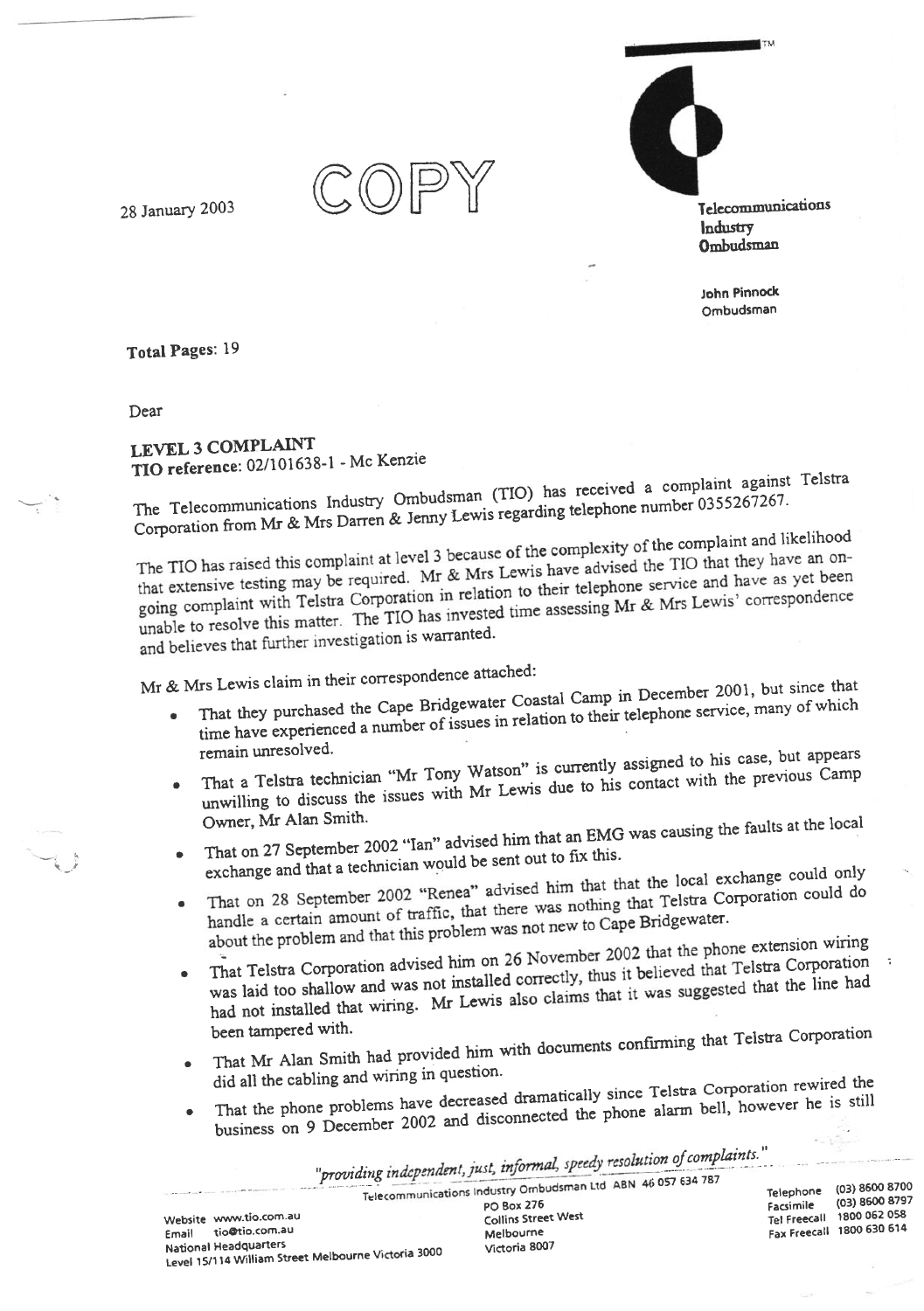experiencing intermittent problems with receiving calls, and continued to have problems with his fax line.

- . That Tclstra Corporation have checked his fax machine and confirmed that il is working correctly.
- . That he believes that as the same problem has been experienced when attempting to send or receive faxes from a number of locations, it is unlikely that the fault is with the other party's fax machine.
- That the problems experienced resulted in the frustration of his clients being unable to contact him to make bookings for his camp and are affecting the profitability of his business.

Mr Lewis has outlined a number of these problems on page 3 of his correspondence attached. In particular, Mr Lewis has identified the following concerns:

- That he has been contacted by a number of people advising that the telephone had not been answered when ringing previously, despite Mr Lewis' assertion that someone was there at the time.
- That many faxes sent to his potential clients have not been received at the intended destinations, despite his fax transmission records confirming that the fax had been successfully sent. Furthermore, Mr Lewis claims that he has been charged for each of these calls.
- That he has experienced problems receiving faxes from his clients.
- That when he uses \*10# to retrieve missed phone calls, he is sometimes given numbers from days before which had not registered earlier.
- That people had reported that when attempting to call Mr Lewis' business they first hear a message that the telephone has been disconnected, but when trying again are connected through on the same number.
- That when picking up the receiver to make a call, he had intermittently heard another person's conversation quite clearly.
- That on 25 October 2002 a caller reported that when trying to contact Mr Lewis earlier, he heard only clicking noises on the telephone line, but the call did not connect.
- That a caller reported that they had called and heard an engaged signal, despite Mr Lewis having call waiting activated on the service to prevent missed calls.
- That another caller reported that every time he called he received a fax connection tone.
- That on 13 November 2002 he picked up the receiver and heard a deep breathing sound but no dial tone.

The TIO asks Telstra Corporation to present its perspective on the complaint.

If Telstra Corporation decides that the complainant's claims have merit after reviewing the complaint, how does Telstra Corporation propose resolving the complaint?

If Telstra Corporation is of the view that there is no merit to some or all aspects of this complaint, please provide reasons for its view, identifying any facts in dispute. In addition, please supply all documentation relevant to the complaint. In particular, please provide:

- All Customer Care Notes for the account
- . All Fault Reports for the account
- Telstra Corporation's assessment of whether Mr Lewis is entitled to compensation under the customer Service Guarantee in relation to any of the faults reported above. Please include its reasons for the assessment for each fault reported.